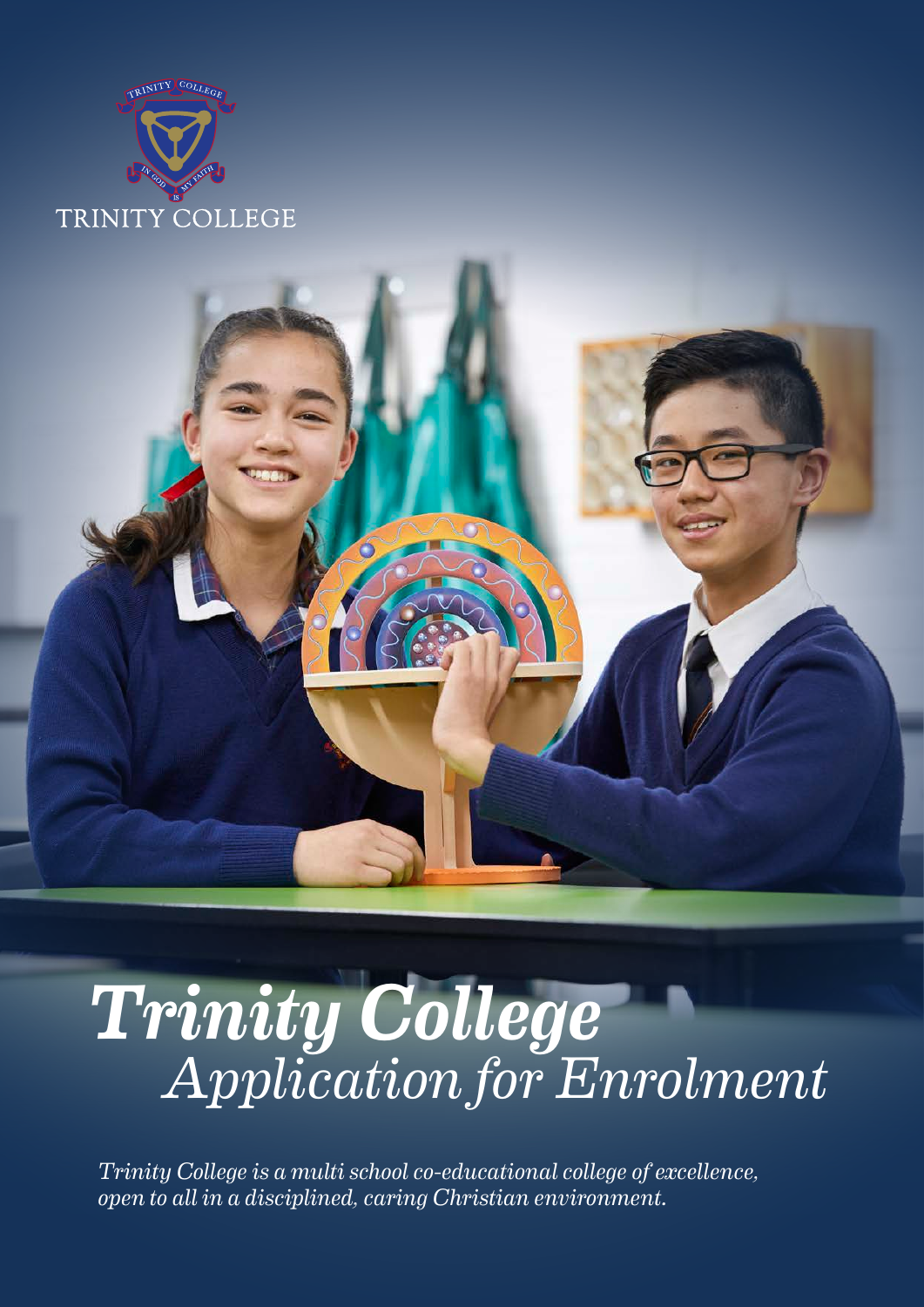

*With a passion for educating the whole person, Trinity College offers a* 



# *Application for Enrolment*

The Application for Enrolment is to be completed and returned to the Enrolment Office together with all requested documents and a non-refundable application fee of \$40.

Upon receipt of the completed application, your child's name will be added to the waiting list of the required year, level and school(s).

Receipt of the application will be acknowledged in writing, generally via email.

The completion of the Application for Enrolment will not necessarily result in the applicant being offered enrolment at the College.

Please read and complete all questions carefully. If your child has not yet started school, some questions may not be relevant. It is your obligation and responsibility to advise the Enrolment Office as soon as possible should any of the information you have provided, including medical, educational needs or contact details change in the future. Failure to provide this information may result in the school's inability to accommodate your child's individual needs and may affect the future enrolment of your child.

# *Enrolment Intakes and Vacancies*

Each year Trinity College has major enrolment intakes at Early Years (Reception), Year 7 (North and South only) and Years 11 and 12.

The 'Early Years' students progress at their own pace through the Reception and Year 1 curriculum over two to two and a half years. Trinity College has two 'Early Years' intakes per year. The Term 1 intake is for children turning five between January 1 and April 30 that year or October 1 and December 31 of the year prior to starting. The second intake is in Term 3 (mid-year) for children turning five between May 1 and September 30. Mid-year entry students gain the benefit of spending an extra six months in our 'Early Years' classes.

In addition to the major enrolment intakes, casual enrolment positions at other year levels are offered, subject to availability.

The College will only confirm an enrolment offer when it receives a signed Enrolment Contract together with the non-refundable Enrolment Acceptance Fee. The College also requests a voluntary Building Fund donation from all new families.

If an interpreter is required for communication with the parent/guardian(s), please provide details of an appropriate contact person:

Name ………….………………………………………………………………...........................................................................

Contact No ...............................................………….………………………….………………….……………………………...

Please state the relationship to the child ......……………………………………….…………………......................

CRICOS 00374C | 02709B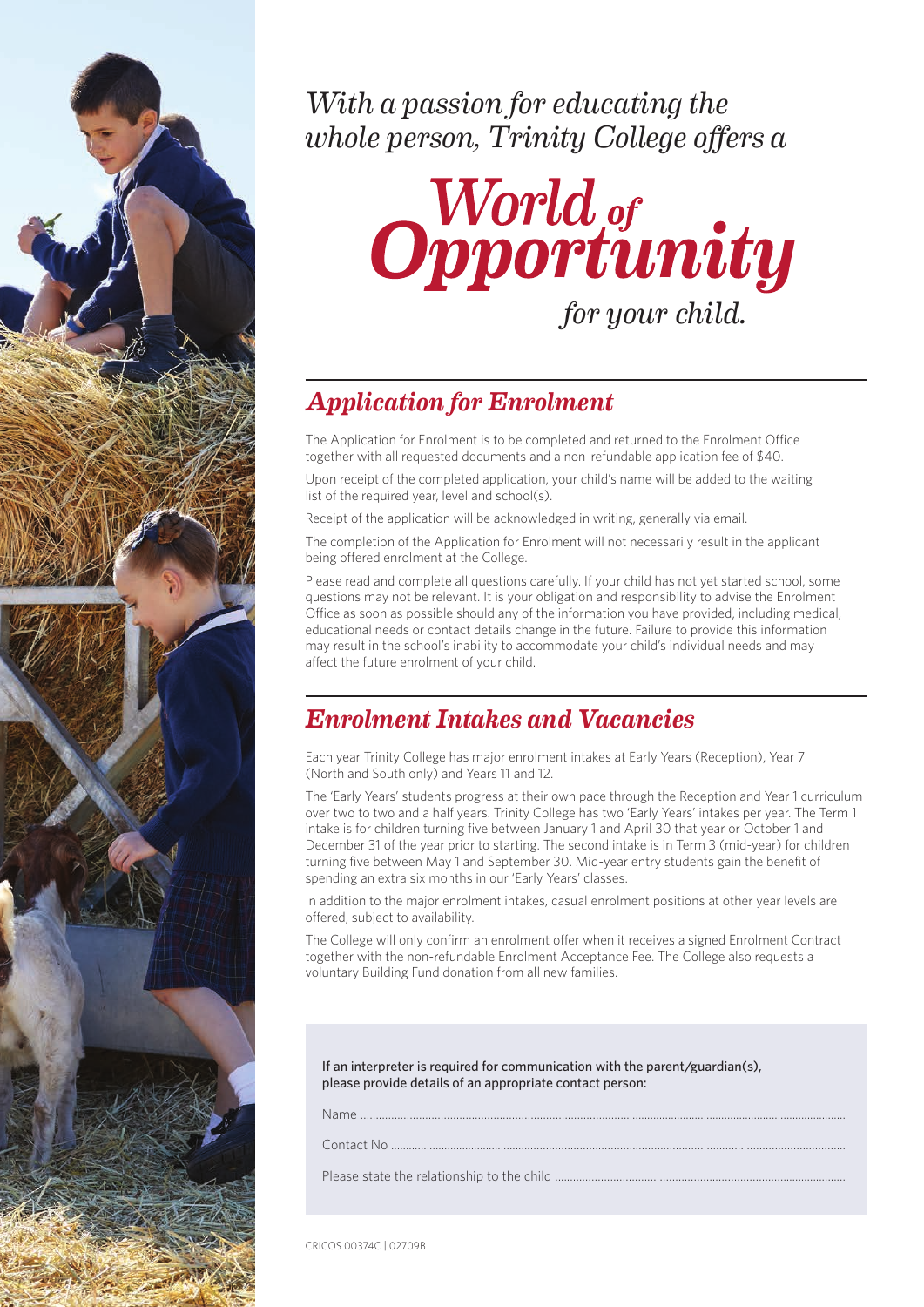# *Student Details*

|                                                                                                                       | If the child is not an Australian citizen, please provide the following<br>visa information:                                                                                                  |  |  |  |
|-----------------------------------------------------------------------------------------------------------------------|-----------------------------------------------------------------------------------------------------------------------------------------------------------------------------------------------|--|--|--|
|                                                                                                                       |                                                                                                                                                                                               |  |  |  |
|                                                                                                                       |                                                                                                                                                                                               |  |  |  |
|                                                                                                                       |                                                                                                                                                                                               |  |  |  |
| (A photocopy of the full birth certificate must accompany this form)                                                  | (Please provide a copy of the Visa Grant Notification Letter)<br>If the child has recently arrived in Australia from a non-English<br>speaking country, what is the child's level of English? |  |  |  |
|                                                                                                                       | No ability<br>Moderate                                                                                                                                                                        |  |  |  |
|                                                                                                                       | Limited<br>Fluent                                                                                                                                                                             |  |  |  |
| (If no street number is available, please give Emergency Response Number ERN)                                         | What is the name of the school or preschool that the child is<br>currently attending, or last attended?                                                                                       |  |  |  |
|                                                                                                                       |                                                                                                                                                                                               |  |  |  |
|                                                                                                                       | Reason for leaving?                                                                                                                                                                           |  |  |  |
|                                                                                                                       |                                                                                                                                                                                               |  |  |  |
|                                                                                                                       | Please list all previous schools that the child has attended and                                                                                                                              |  |  |  |
|                                                                                                                       | the years of attendance.                                                                                                                                                                      |  |  |  |
|                                                                                                                       | (If there is insufficient space provided, please attach additional pages)                                                                                                                     |  |  |  |
|                                                                                                                       | PLEASE ATTACH A COPY OF THE CHILD'S TWO MOST RECENT END OF SEMESTER<br>SCHOOL REPORTS AND HIS/HER YEAR(S) 3, 5, 7, 9 NAPLAN REPORT(S) AS APPLICABLE.                                          |  |  |  |
| Is the child of Aboriginal and/or Torres Strait Islander origin?<br>Torres Strait Islander<br><b>No</b><br>Aboriginal | In the previous school year, how many days was the child absent<br>and/or late?                                                                                                               |  |  |  |
| What is the child's residency status?                                                                                 |                                                                                                                                                                                               |  |  |  |
| Australian Citizen<br><b>Bridging Visa</b>                                                                            | If the child was absent and/or late for more than 20 days,                                                                                                                                    |  |  |  |
| Permanent Resident<br>New Zealand Citizen (attach<br>a copy of the child's passport)                                  | please explain why.                                                                                                                                                                           |  |  |  |
| Temporary Resident                                                                                                    |                                                                                                                                                                                               |  |  |  |

## **APPLICATION PREFERENCES**

|                                                                                                                           | with a particular House at Trinity College?                              |
|---------------------------------------------------------------------------------------------------------------------------|--------------------------------------------------------------------------|
| This application is for Early Years (Reception) to Year 12 only.<br>Preschool applications must be completed separately.  | Nο<br>Yes                                                                |
|                                                                                                                           |                                                                          |
|                                                                                                                           | Please tell us why you would like to enrol the child at Trinity College? |
| School Preference: ONLY number, in order of preference, the<br>school(s) in which you WOULD ACCEPT a position if offered. |                                                                          |
| Please note the child cannot transfer between Early Years<br>(Reception) to Year 10 schools after commencement.           |                                                                          |
|                                                                                                                           |                                                                          |
| Blakeview: Early Years (Reception) to Year 10<br>(located at Blakeview)                                                   |                                                                          |
| Gawler River: Early Years (Reception) to Year 10<br>(located at Angle Vale)                                               |                                                                          |
| North: Early Years (Reception) to Year 10<br>(located at Evanston South)                                                  |                                                                          |
| Roseworthy: Early Years (Reception) to Year 6                                                                             |                                                                          |
| (Opening 2024)                                                                                                            |                                                                          |
| South: Early Years (Reception) to Year 10<br>(located at Evanston South)                                                  |                                                                          |
| Senior: Years 11 and 12 (located at Evanston South)                                                                       |                                                                          |

Does the child have a sibling or parent Old Scholar association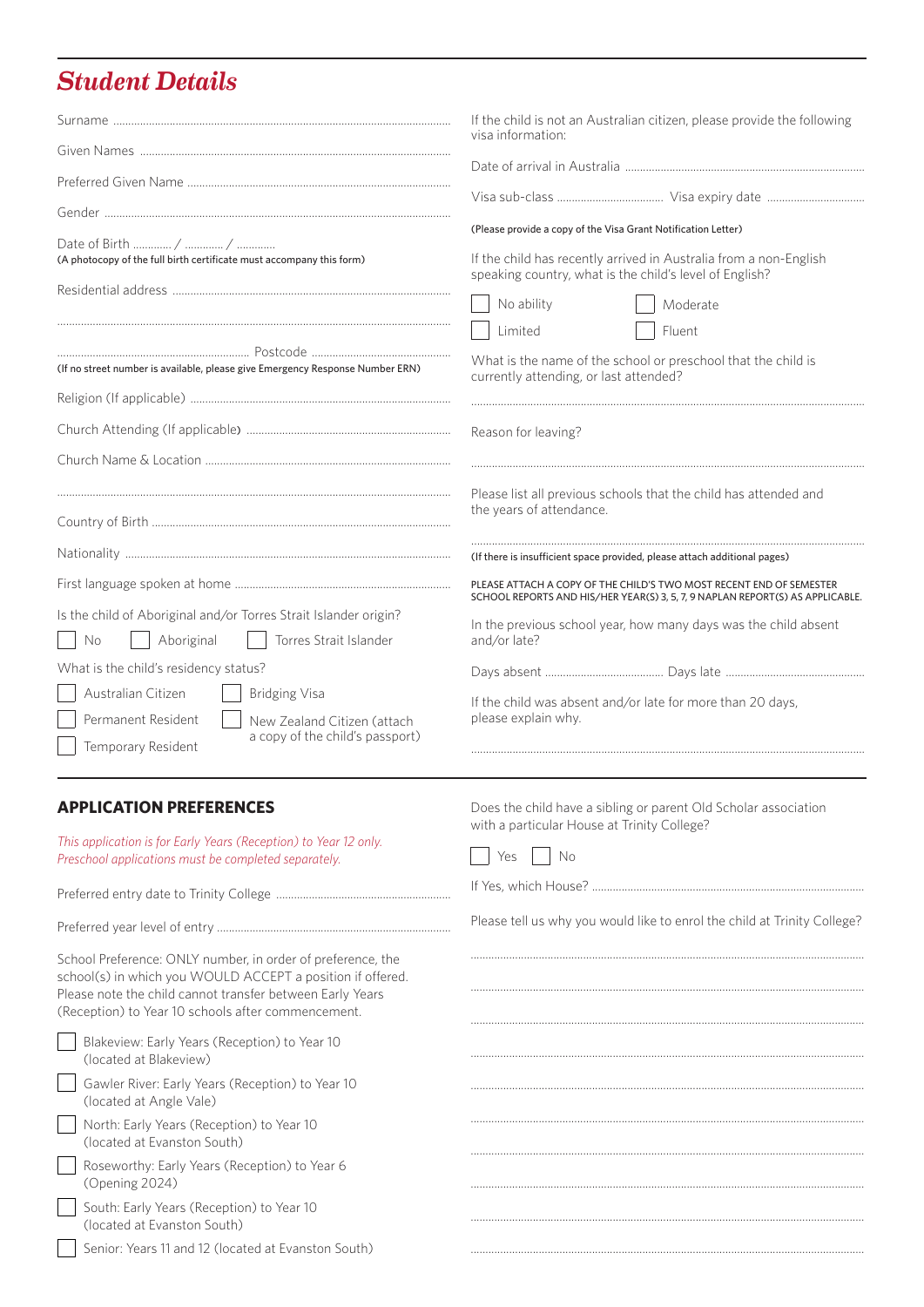#### **SPECIAL INTEREST AREAS** Does the child have any areas of special interest (e.g. sports, musical instruments, performing arts) and what is their level of involvement (i.e. name of team/number of years played/had lessons/level)? .................................................................................................................................... .................................................................................................................................... .................................................................................................................................... **MEDICAL/HEALTH ISSUES** Does the child have any health issues?  $Yes \mid No$ If Yes, please provide details ............................................................................ Does the child have an Emergency Action Plan? Yes No (If Yes, please attach a copy) Is the child on any regular prescribed medication?  $Yes$   $|$   $No$ If Yes, please provide details ............................................................................ **EDUCATIONAL AND WELLBEING NEEDS**  *Trinity College aims to identify students with individual learning needs as soon as possible. The information you provide below will ease the transition of your child and in some circumstances avoid unnecessary delay in providing appropriate classroom support, should your child be offered a place at Trinity College.* Has the child been (or is being) assessed for any special needs, conditions or considerations (e.g. learning difficulties, physical disabilities, hearing or vision impairment, social or emotional concerns)?  $Yes$  |  $No$ If Yes, name of disability/difficulty ................................................................. Diagnosed by ........................................................................................................ Date of diagnosis ................................................................................................. (Please attach a copy of any relevant reports) Has the child been (or is being) assessed as having a Superior or Very Superior IQ?  $Yes$  No (If Yes, please attach a copy of the assessment) Does the child receive any additional support at school (e.g. learning support, adaptive ed., counselling, LAP, extension Does the child receive any professional support (e.g. tutoring, psychologist, psychiatrist, physiotherapist, paediatrician, occupational therapist, speech pathologist, access assistants)?  $Yes \mid No$ If Yes, which services are involved (e.g. Novita Children's Services, Disability SA, South Australian School for Vision Impaired (SASVI), Down Syndrome SA, Autism SA, Cora Barclay Centre, CAMHS, hospital-based child development units, community health services, private practitioners)? .................................................................................................................................... .................................................................................................................................... Please provide details including the type and amount of support? .................................................................................................................................... .................................................................................................................................... .................................................................................................................................... Will the service continue if the child becomes a student at Trinity College?  $Yes \mid \mid No$ Are there any issues that need to be addressed by the school with regards to access to College facilities (e.g. ramps, lifts), supervision in classrooms, participation in sports, involvement in camps and excursions?  $Yes \mid \mid No$ If Yes, please provide details ............................................................................ .................................................................................................................................... .................................................................................................................................... **BEHAVIOUR** Has the child ever been placed on a behaviour management plan?  $\vert$  Yes  $\vert$  No If Yes, please provide details ............................................................................ .................................................................................................................................... Does the child have any history of aggressive behaviour (physical or verbal)? | Yes | | No If Yes, please provide details ............................................................................ .................................................................................................................................... .................................................................................................................................... Has the child ever been suspended or excluded from any school?

 $\vert$  Yes  $\vert$  No

If Yes, please provide details ............................................................................

....................................................................................................................................

....................................................................................................................................

programme, social skills programme)?

....................................................................................................................................

....................................................................................................................................

| $\sim$<br>$\sim$ | $\sim$ |
|------------------|--------|
|                  |        |

If Yes, please provide details ............................................................................

*Please turn over*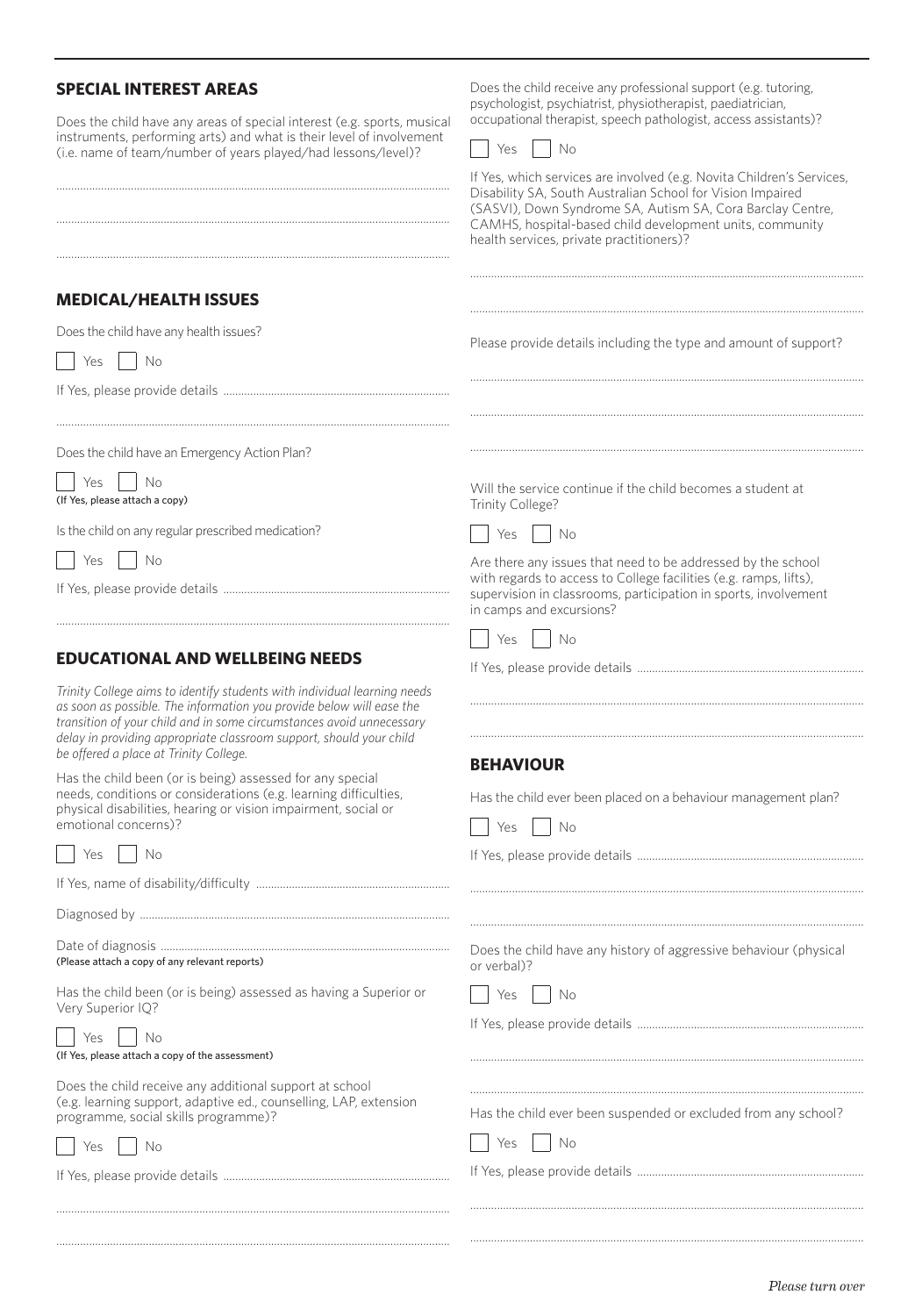## **Parent/Guardian Details**

## **STUDENT RESIDENCY**

| Are there any court orders relating to the child?                                                 | weekends, school holidays, no contact, court case pending).                                                                                 |  |  |
|---------------------------------------------------------------------------------------------------|---------------------------------------------------------------------------------------------------------------------------------------------|--|--|
| Court Case Pending<br>Yes.<br>Nο<br>(If Yes, please attach a copy)                                |                                                                                                                                             |  |  |
| If both parents share parental responsibility then BOTH are<br>required to sign this application. | If parents have Equal Care of the child, please specify care arrangement                                                                    |  |  |
| Yes<br>Nη<br>Are the biological parents separated?                                                |                                                                                                                                             |  |  |
| If No, go to Parent/Guardian details.                                                             |                                                                                                                                             |  |  |
| If Yes, who does the child <b>mainly</b> reside with?                                             | Please nominate which parent will be <b>Contact 1:</b>                                                                                      |  |  |
| Mother<br>Father<br>Equal Care                                                                    |                                                                                                                                             |  |  |
|                                                                                                   |                                                                                                                                             |  |  |
| If the child mainly resides with one parent, does the child live                                  | <b>Contact 1</b> is the main contact for the student and will receive iten<br>such as forms and booklists when only one return is required. |  |  |
| with their other parent during any part of the school week?                                       | Contact 1 is expected to notify Contact 2 of any relevant informat                                                                          |  |  |

 $Yes$  $N<sub>0</sub>$ (If Yes, BOTH parents must sign this application) If parents are separated, please advise contact arrangements with other parent (e.g. alternate weeks, collects from school, alternate Indidays, no contact, court case pending).

jual Care of the child, please specify care arrangements.

Contact 1 is expected to notify Contact 2 of any relevant information relating to the child and to organise for any documentation to be completed, signed and returned, as required. Contact 2 will receive a copy of school reports and fee accounts.

### **FATHER OR GUARDIAN**

#### **MOTHER OR GUARDIAN**

| Are you a full-time serving member of the Defence Force?              | Are you a full-time serving member of the Defence Force?   |
|-----------------------------------------------------------------------|------------------------------------------------------------|
| $\vert$ $\vert$ No<br>Yes                                             | No<br>Yes                                                  |
|                                                                       |                                                            |
|                                                                       |                                                            |
| Yes<br>No<br>$\mathbb{R}^n$<br>Are you a Trinity College Old Scholar? | Yes<br><b>No</b><br>Are you a Trinity College Old Scholar? |
|                                                                       |                                                            |
|                                                                       |                                                            |
|                                                                       |                                                            |
|                                                                       |                                                            |